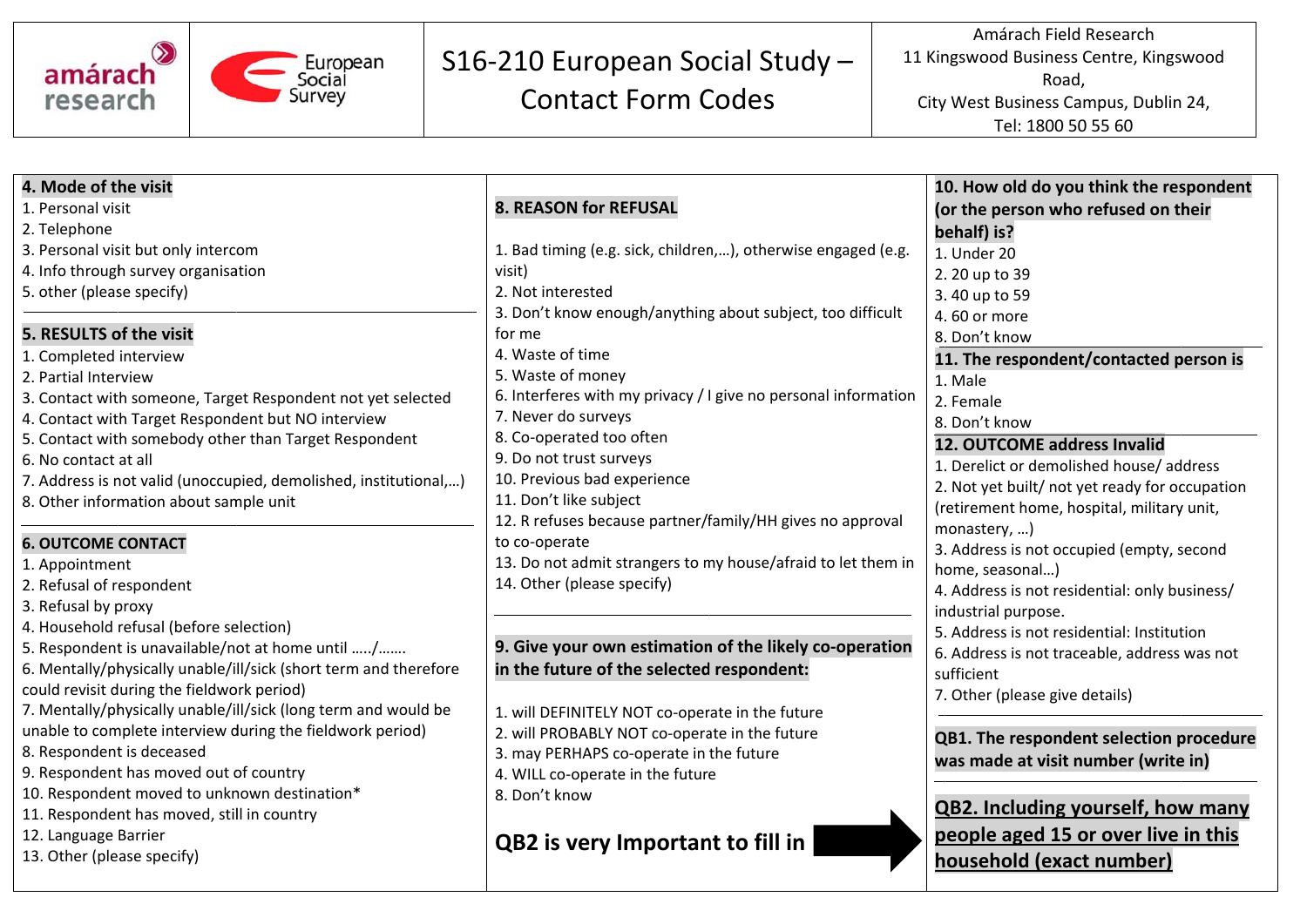| «ID»                                                                                                    |                     | «cluster»            | «resp»                                    |                              | «address»                  |                                   |                        |                                                      |                          | «Lat»                                                                                                              | «Long»                                                                                                |                                              | «Eircode»                            |                 |     |
|---------------------------------------------------------------------------------------------------------|---------------------|----------------------|-------------------------------------------|------------------------------|----------------------------|-----------------------------------|------------------------|------------------------------------------------------|--------------------------|--------------------------------------------------------------------------------------------------------------------|-------------------------------------------------------------------------------------------------------|----------------------------------------------|--------------------------------------|-----------------|-----|
| amárach<br>- European<br>Social<br>Survey<br>research<br>S16-210 European Social Study 8 - Contact Form |                     |                      |                                           |                              |                            |                                   |                        |                                                      |                          |                                                                                                                    |                                                                                                       |                                              |                                      |                 |     |
|                                                                                                         |                     | $\mathbf{1}$         | $\overline{2}$                            | $\overline{3}$               | $\overline{4}$             | 5                                 | 6                      | 7                                                    | 8                        | 9                                                                                                                  | 10                                                                                                    | 11                                           | 12                                   | QB <sub>2</sub> | QB1 |
| Int.<br>ID:                                                                                             | <b>Visit</b><br>no. | <b>Date</b><br>dd/mm | Day of<br>the<br>week<br>(codes<br>$1-7)$ | <b>Time</b><br>24hr<br>clock | <b>Mode</b><br>of<br>visit | <b>Results</b><br>of the<br>visit | Outco<br>me<br>contact | Refusal<br>occurred<br>at visit<br>no.<br>(write in) | Reason<br>for<br>refusal | Give your<br>own<br>estimation of<br>the likely co-<br>operation in<br>the future of<br>the selected<br>respondent | How old do<br>you think the<br>respondent<br>(or the person<br>who refused<br>on their<br>behalf) is? | The<br>respondent<br>/contacted<br>person is | <b>Outcome</b><br>address<br>invalid | QB <sub>2</sub> | QB1 |
|                                                                                                         | 1                   |                      |                                           | $\ddot{\phantom{a}}$         |                            |                                   |                        |                                                      |                          |                                                                                                                    |                                                                                                       |                                              |                                      |                 |     |
|                                                                                                         | $\overline{2}$      |                      |                                           | $\ddot{\phantom{a}}$         |                            |                                   |                        |                                                      |                          |                                                                                                                    |                                                                                                       |                                              |                                      |                 |     |
|                                                                                                         | 3                   |                      |                                           | $\ddot{\cdot}$               |                            |                                   |                        |                                                      |                          |                                                                                                                    |                                                                                                       |                                              |                                      |                 |     |
|                                                                                                         | 4                   |                      |                                           | $\ddot{\cdot}$               |                            |                                   |                        |                                                      |                          |                                                                                                                    |                                                                                                       |                                              |                                      |                 |     |
|                                                                                                         | 5                   |                      |                                           | $\ddot{\cdot}$               |                            |                                   |                        |                                                      |                          |                                                                                                                    |                                                                                                       |                                              |                                      |                 |     |
|                                                                                                         | 6                   |                      |                                           | $\ddot{\cdot}$               |                            |                                   |                        |                                                      |                          |                                                                                                                    |                                                                                                       |                                              |                                      |                 |     |
|                                                                                                         | 7                   |                      |                                           | $\cdot$                      |                            |                                   |                        |                                                      |                          |                                                                                                                    |                                                                                                       |                                              |                                      |                 |     |
|                                                                                                         | 8                   |                      |                                           | $\ddot{\phantom{a}}$         |                            |                                   |                        |                                                      |                          |                                                                                                                    |                                                                                                       |                                              |                                      |                 |     |

**Addr ress**

**Latitude**

**Longitud de**

**Eircod de**

**ID**

**Cluster**

**Resp. no.**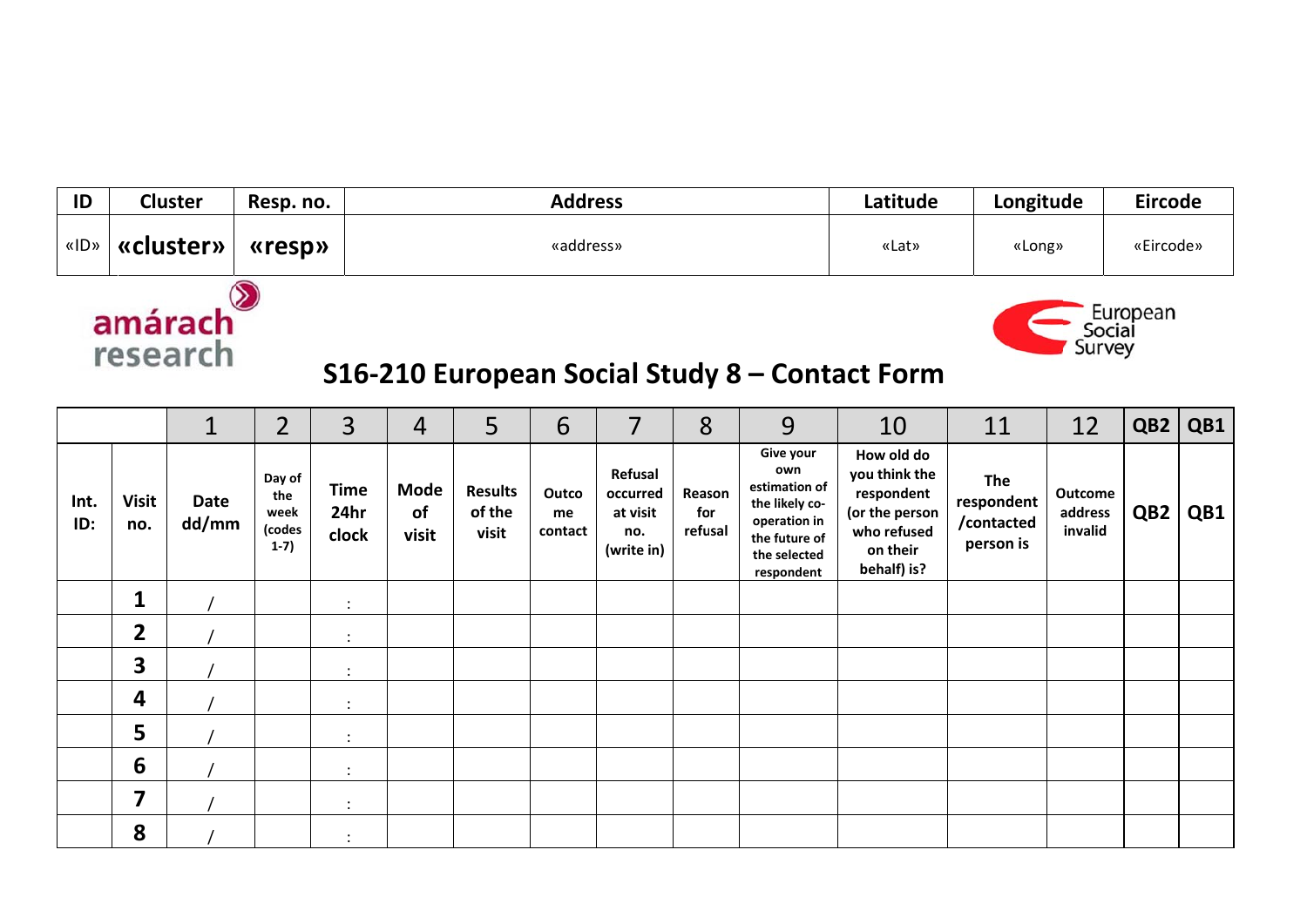